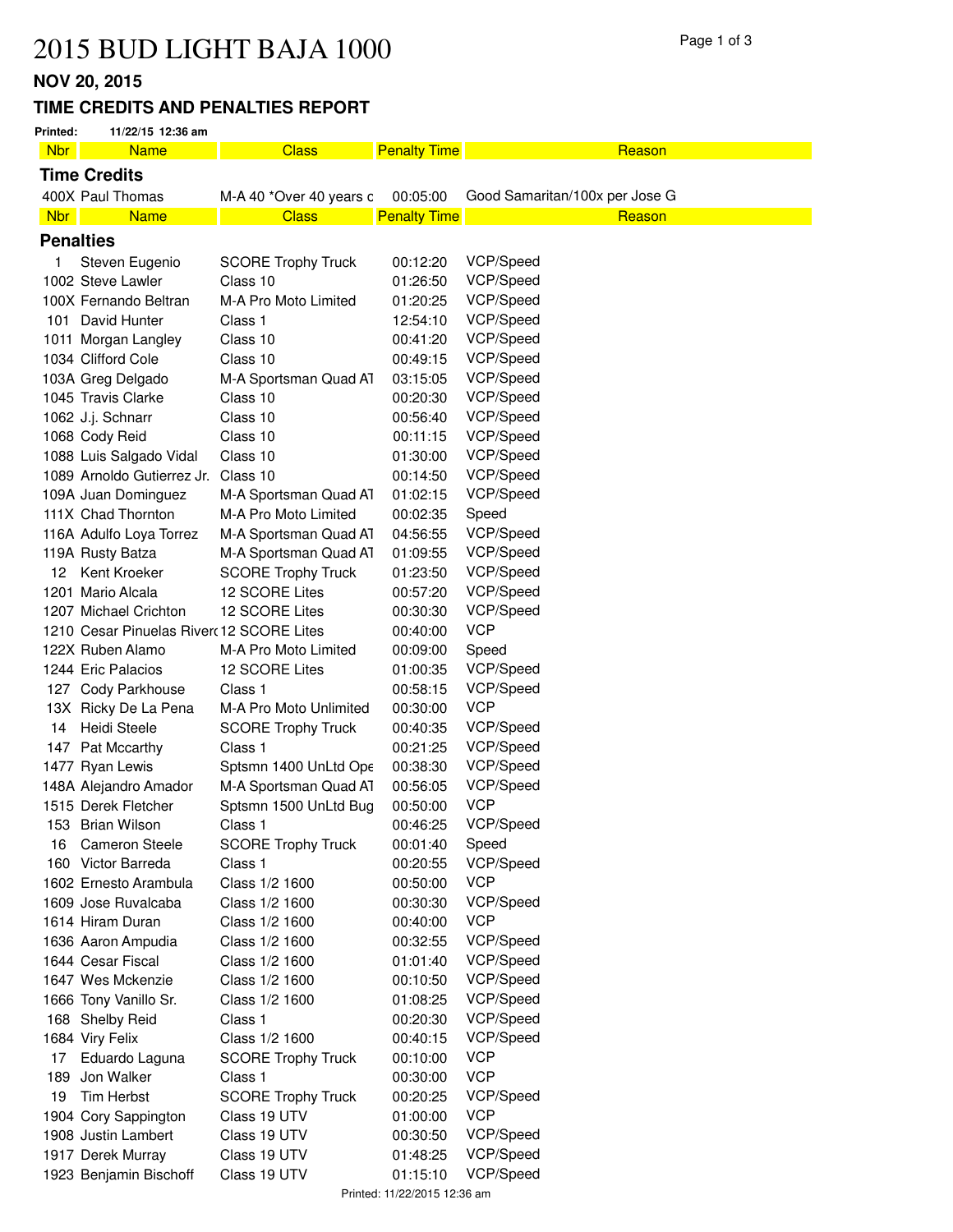### **NOV 20, 2015**

### **TIME CREDITS AND PENALTIES REPORT**

| <b>Nbr</b>       | <b>Name</b>            | <b>Class</b>                                   | <b>Penalty Time</b> | Reason     |  |
|------------------|------------------------|------------------------------------------------|---------------------|------------|--|
| <b>Penalties</b> |                        |                                                |                     |            |  |
|                  | 1927 Ben Wilson        | Class 19 UTV                                   | 00:42:00            | VCP/Speed  |  |
|                  | 1939 Dan Fresh         | Class 19 UTV                                   | 01:25:40            | VCP/Speed  |  |
|                  | 1949 Alonso Lopez      | Class 19 UTV                                   | 00:35:10            | VCP/Speed  |  |
|                  | 1971 Terry Hui         | Class 19 UTV                                   | 00:31:50            | VCP/Speed  |  |
|                  | 201 Jeff Proctor       | 2 Class Score                                  | 01:00:10            | VCP/Speed  |  |
|                  | 202X Jon Johnson       | M-A Sportsman Moto                             | 00:10:05            | Speed      |  |
| 21               | Tavo Vildosola Jr.     | <b>SCORE Trophy Truck</b>                      | 00:10:00            | <b>VCP</b> |  |
|                  | 211X Shinnosuke Kazama | M-A Sportsman Moto                             | 00:41:20            | VCP/Speed  |  |
|                  | 214X Lawrence Janesky  | M-A Sportsman Moto                             | 00:40:30            | VCP/Speed  |  |
|                  | 21X Dustin Mccarthy    | M-A Pro Moto Unlimited                         | 00:40:00            | <b>VCP</b> |  |
| 23               | Dan Mc Millin          | <b>SCORE Trophy Truck</b>                      | 00:31:00            | VCP/Speed  |  |
|                  | 285X Matt Kuczkowski   | M-A Sportsman Moto                             | 01:31:35            | VCP/Speed  |  |
|                  | 3030 Chad Broughton    | <b>Class 3000</b>                              | 00:50:45            | VCP/Speed  |  |
|                  | 318X Jeffrey Pillon    | M-A 30 *Over 30 years c                        | 00:31:05            | VCP/Speed  |  |
| 36               | Glen Greer             | <b>SCORE Trophy Truck</b>                      | 01:05:25            | VCP/Speed  |  |
| 39               | Ron Whitton            | <b>SCORE Trophy Truck</b>                      | 00:52:45            | VCP/Speed  |  |
| 3X               | <b>Mark Samuels</b>    | M-A Pro Moto Unlimited                         | 00:10:00            | <b>VCP</b> |  |
|                  | 400X Paul Thomas       | M-A 40 *Over 40 years c                        | 00:20:00            | <b>VCP</b> |  |
|                  | 403X Oscar Fazz        | M-A 40 *Over 40 years c                        | 04:39:10            | VCP/Speed  |  |
|                  | 404X Jano Montoya      | M-A 40 *Over 40 years c                        | 00:40:15            | VCP/Speed  |  |
|                  | 409X Stephen Sanders   | M-A 40 *Over 40 years c                        | 01:54:25            | VCP/Speed  |  |
|                  | 411X Collie Potter     | M-A 40 *Over 40 years c                        | 00:01:28            | Speed      |  |
|                  | 424X Jeff Powell       | M-A 40 *Over 40 years c                        | 00:41:20            | VCP/Speed  |  |
|                  | 4405 Shannon Campbell  | 4400 Class                                     | 00:44:50            | VCP/Speed  |  |
|                  | 444X Kyle Abney        | M-A 40 *Over 40 years c                        | 02:06:35            | VCP/Speed  |  |
| 45               | Gary Magness           | <b>SCORE Trophy Truck</b>                      | 00:45:10            | VCP/Speed  |  |
|                  |                        | 45X Francisco Arredondo M-A Pro Moto Unlimited | 00:20:00            | <b>VCP</b> |  |
| 5                |                        | Carlos Apdaly Lopez SCORE Trophy Truck         | 00:20:00            | <b>VCP</b> |  |
| 50               | Zak Langley            | <b>SCORE Trophy Truck</b>                      | 00:20:00            | <b>VCP</b> |  |
|                  | 501X Marc Prince       | M-A 50 *Over 50 years c                        | 00:20:00            | <b>VCP</b> |  |
|                  | 505X Daniel Argano     | M-A 50 *Over 50 years c                        | 00:11:55            | VCP/Speed  |  |
|                  | 511 Kevin Carr         | Class 5                                        | 01:52:05            | VCP/Speed  |  |
|                  | 528 Victor Cesena      | Class 5                                        | 00:20:45            | VCP/Speed  |  |
|                  | 556X Donald Blake      | M-A 50 *Over 50 years c                        | 00:21:25            | VCP/Speed  |  |
|                  | 564 Hernando Martinez  | Class 5-1600                                   | 00:45:50            | VCP/Speed  |  |
| 57               | Mike Palmer            | <b>SCORE Trophy Truck</b>                      | 00:36:35            | VCP/Speed  |  |
| 575              | Erich Reisen           | Class 5-1600                                   | 00:11:35            | Speed      |  |
| 5X               | <b>Colton Udall</b>    | M-A Pro Moto Unlimited                         | 00:20:00            | <b>VCP</b> |  |
| 700              | Dan Chamlee            | Class 7                                        | 00:10:45            | VCP/Speed  |  |
|                  | 715X Jeff Benrud       | M-A Ironman Class                              | 03:38:50            | VCP/Speed  |  |
|                  | 722 Paige Sohren       | Class 7                                        | 00:42:40            | VCP/Speed  |  |
|                  | 740X Boe Huckins       | M-A Ironman Class                              | 00:21:05            | VCP/Speed  |  |
| 75               | Mike Cook              | <b>SCORE Trophy Truck</b>                      | 00:12:30            | VCP/Speed  |  |
| 7X               | Joseph Wingfield       | M-A Pro Moto Unlimited                         | 00:27:05            | VCP/Speed  |  |
|                  | 8101 Rod Hall          | Stock Full                                     | 00:21:15            | VCP/Speed  |  |
|                  | 81X Joseph Jepsen      | M-A Pro Moto Unlimited                         | 00:40:00            | <b>VCP</b> |  |
|                  | 845 William Hedrick    | <b>Trophy Truck Special</b>                    | 01:12:30            | VCP/Speed  |  |
|                  | 855 Lee Banning        | <b>Trophy Truck Special</b>                    | 00:30:00            | <b>VCP</b> |  |
| 868              | Pat Sims               | <b>Trophy Truck Special</b>                    | 00:36:40            | VCP/Speed  |  |
| 869              | <b>Craig Christy</b>   | <b>Trophy Truck Special</b>                    | 01:03:25            | VCP/Speed  |  |
| 871              | Larry Connor           | <b>Trophy Truck Special</b>                    | 00:20:15            | VCP/Speed  |  |